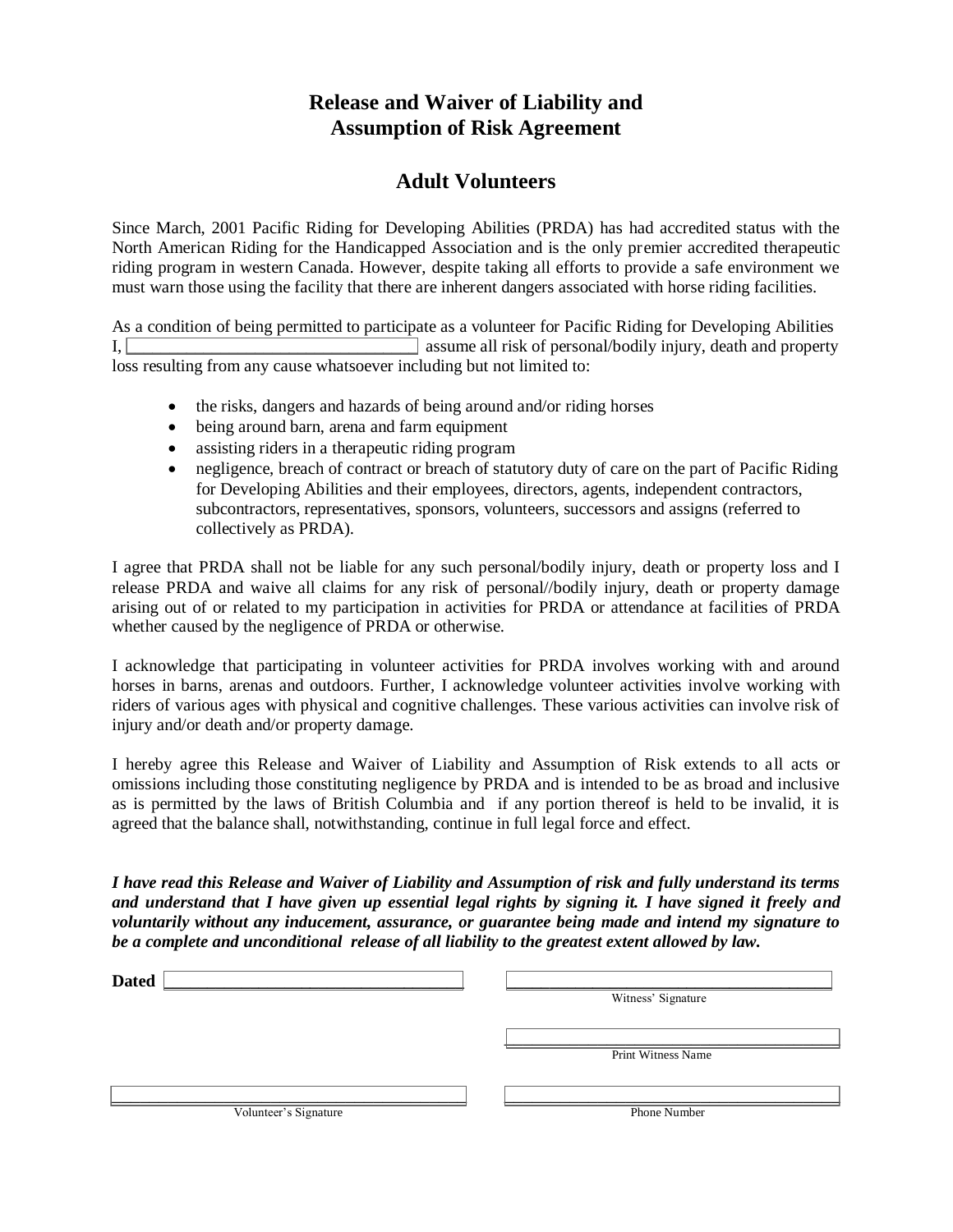# **Release and Waiver of Liability and Assumption of Risk Agreement**

## **For parents or guardians of volunteers**

Since March, 2001 Pacific Riding for Developing Abilities (PRDA) has had accredited status with the North American Riding for the Handicapped Association and is the only premier accredited therapeutic riding program in western Canada. However, despite taking all efforts to provide a safe environment we must warn those using the facility that there are inherent dangers associated with horse riding facilities.

We  $(I)$ ,  $\Box$  hereby acknowledge and agree that in consideration of

 $\Box$  (name of participant) being permitted to participate as a volunteer for Pacific Riding for Developing Abilities we (I) release Pacific Riding for Developing Abilities and their employees, directors, agents, independent contractors, subcontractors, representatives, sponsors, volunteers, successors and assigns (referred to collectively as PRDA) from all liability, claims, causes of action of any kind whatsoever in respect of all personal/bodily injury, death or property loss which our child/ward may suffer resulting from any cause whatsoever including but not limited to:

- the risks, dangers and hazards of being around and/or riding horses
- being around barn, arena and farm equipment
- assisting riders in a therapeutic riding program
- negligence, breach of contract or breach of statutory duty of care on the part of PRDA.

We (I) acknowledge that participation in volunteer activities for PRDA involves working with and around horses in barns arenas and working with riders of various ages with physical and cognitive challenges. These activities can be dangerous and expose our child/ward to risk of injury and/or death and/or property damage and we (I) freely and voluntarily assume all such risks for our child/ward.

We (I) hereby agree this Release and Waiver of Liability and Assumption of Risk extends to all acts or omissions including those constituting negligence by PRDA and is intended to be as broad and inclusive as is permitted by the laws of British Columbia and if any portion thereof is held to be invalid, it is agreed that the balance shall, notwithstanding, continue in full legal force and effect.

*We (I) have read this Release and Waiver of Liability and Assumption of risk and fully understand its terms and understand that I have given up essential legal rights by signing it. We (I) have signed it freely and voluntarily without any inducement, assurance, or guarantee being made and intend our (my) signature to be a complete and unconditional release of all liability to the greatest extent allowed by law.*

| <b>Dated</b>                |                     |
|-----------------------------|---------------------|
|                             | Witness' Signature  |
|                             |                     |
|                             | Print Witness Name  |
|                             |                     |
|                             |                     |
| Parent/Guardian's Signature | <b>Phone Number</b> |